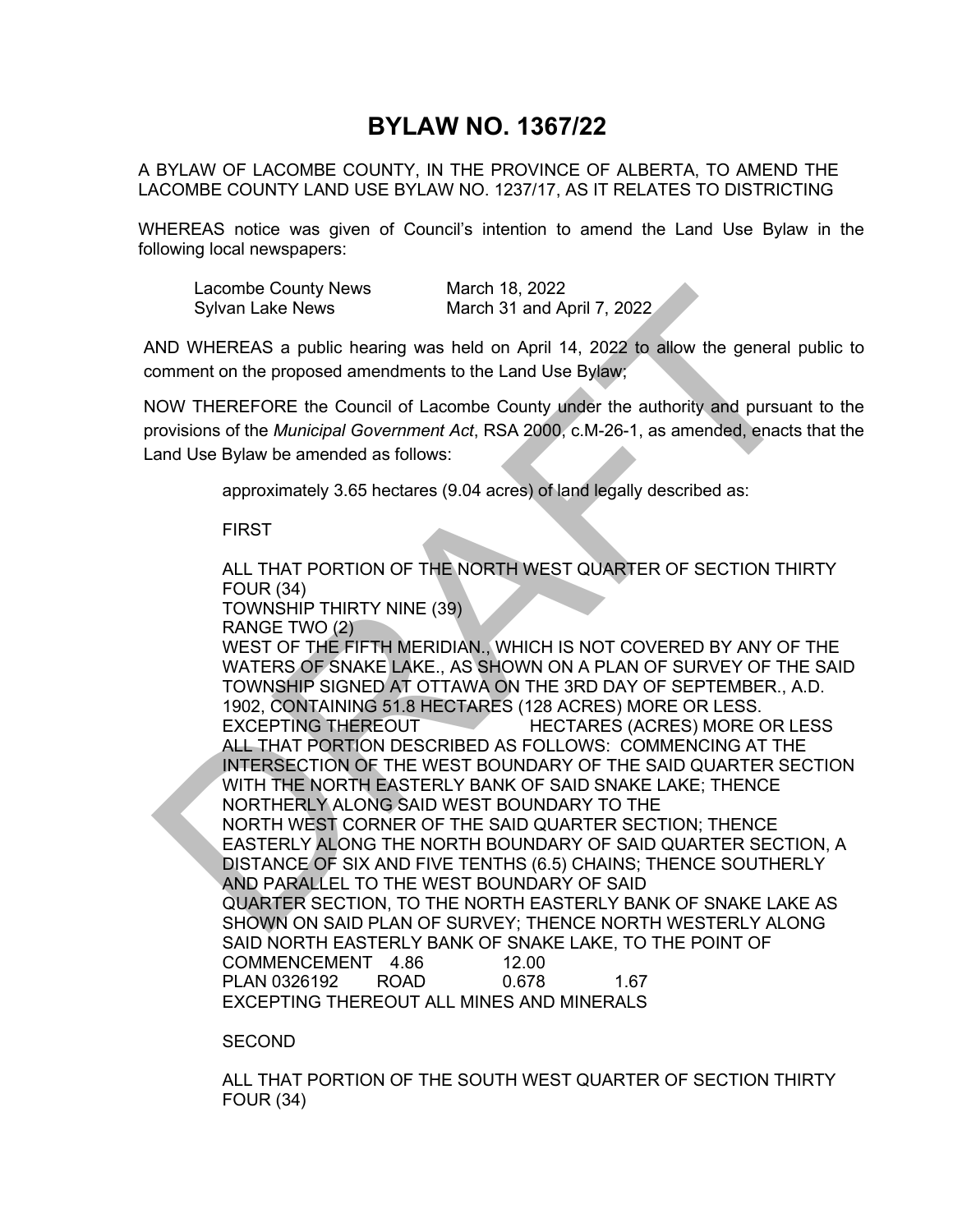TOWNSHIP THIRTY NINE (39) RANGE TWO (2) WEST OF THE FIFTH MERIDIAN, WHICH IS NOT COVERED BY ANY OF THE WATERS OF SNAKE LAKE, AS SHOWN ON A PLAN OF SURVEY OF THE SAID TOWNSHIP SIGNED AT OTTAWA ON THE 3RD DAY OF SEPTEMBER, A.D. 1902, CONTAINING 17.0 HECTARES (42 ACRES) MORE OR LESS EXCEPTING THEREOUT ALL MINES AND MINERALS

as outlined on the attached hereto and forming part of this Bylaw

Solution of the attached hereto and forming part of this Bylaw<br>
But the redesignated from Agricultural 'A' District to Residential Conservation Cluster 'R-RC<br>
Sistrict.<br>
This Bylaw shall come into effect upon final passage be redesignated from Agricultural 'A' District to Residential Conservation Cluster 'R-RCC' District.

This Bylaw shall come into effect upon final passage thereof.

INTRODUCED AND GIVEN FIRST READING this 10 day of March, 2022

GIVEN SECOND READING this 14 day of April, 2022

GIVEN THIRD AND FINAL READING this XX day of XX, 2022

 Barb Shepherd Reeve

 Tim Timmons County Manager